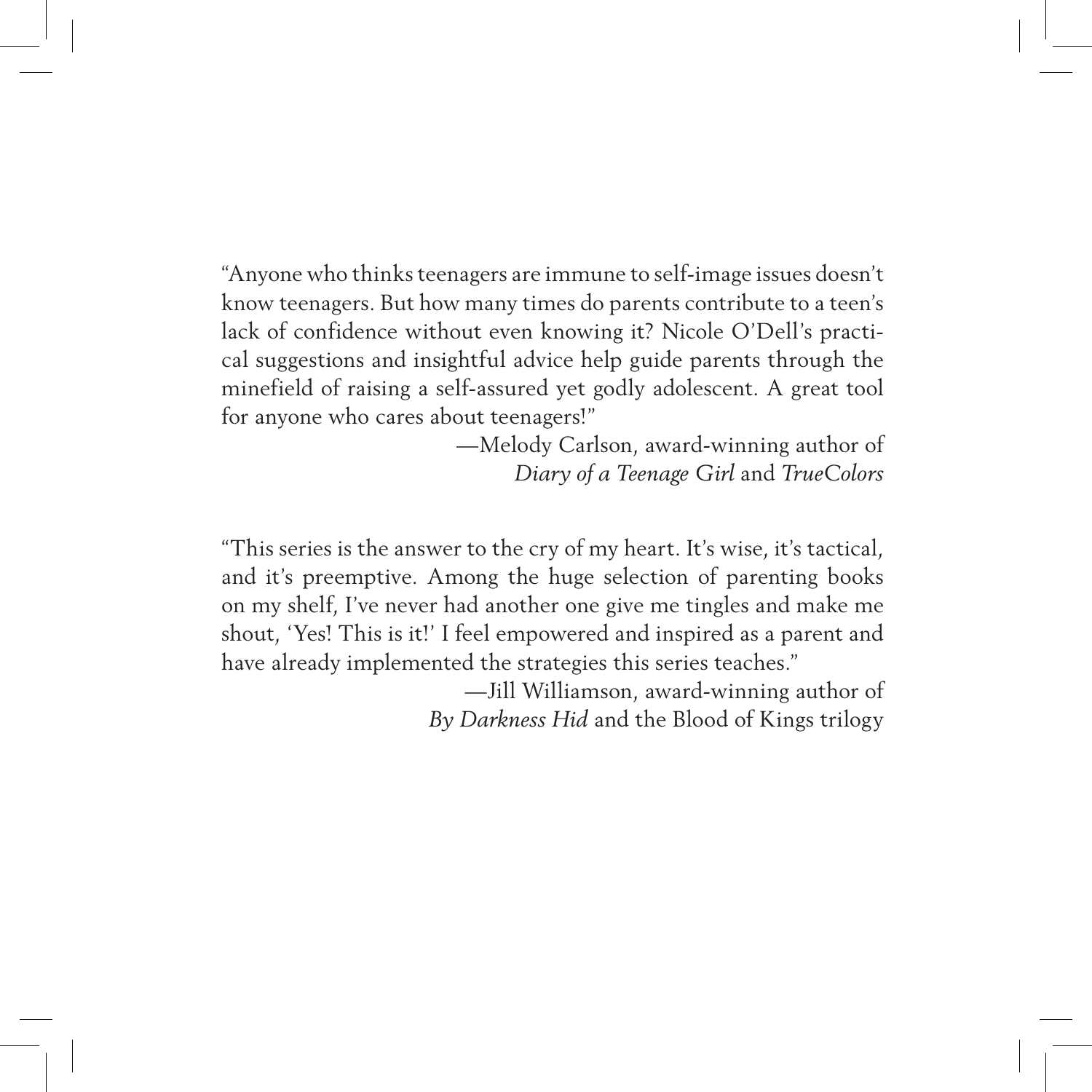#### Hot Buttons Series

*Hot Buttons Internet Edition Hot Buttons Dating Edition Hot Buttons Drug Edition Hot Buttons Sexuality Edition Hot Buttons Bullying Edition Hot Buttons Image Edition*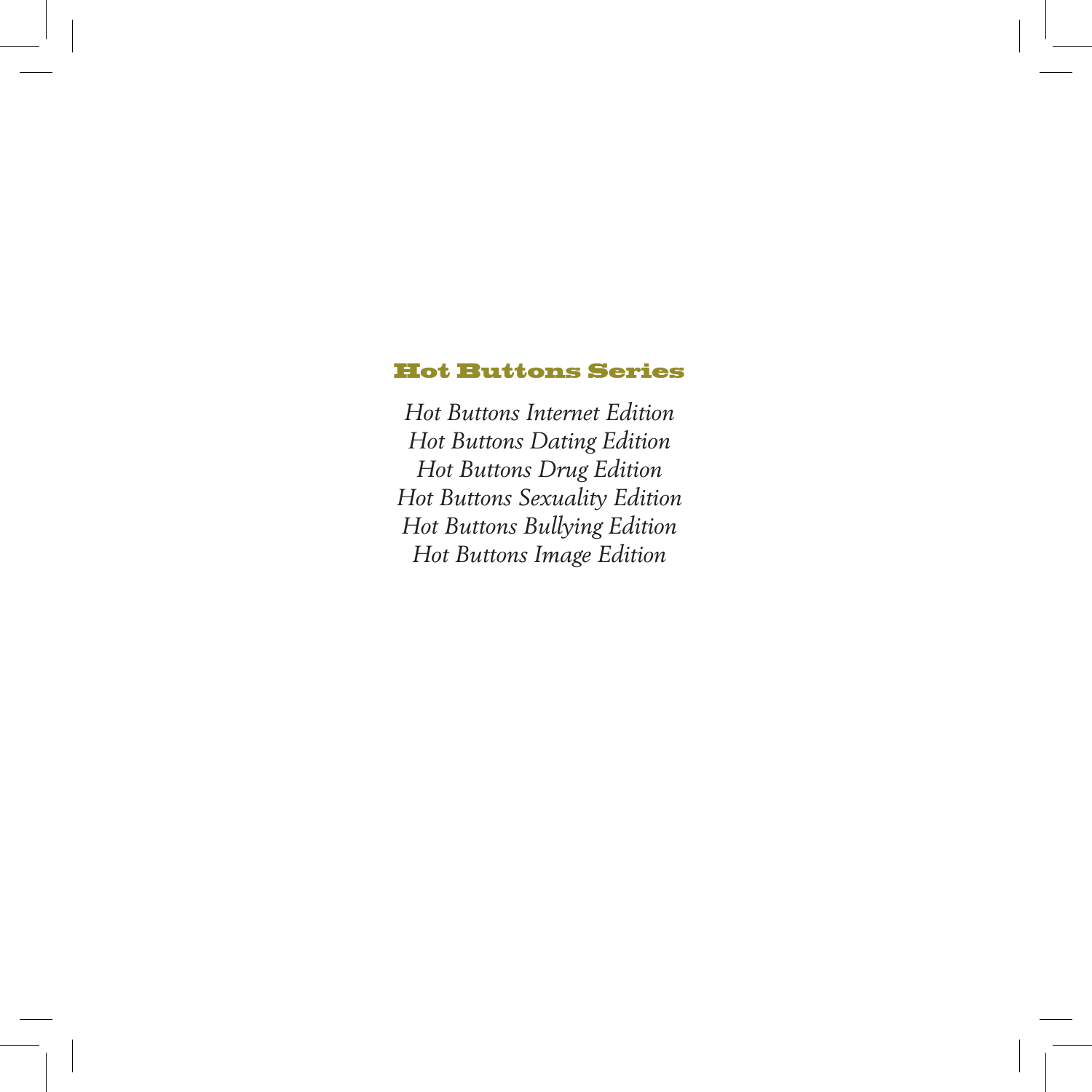## **HOTH** BUTTONS IMAGE EDITION

### Nicole O'Dell

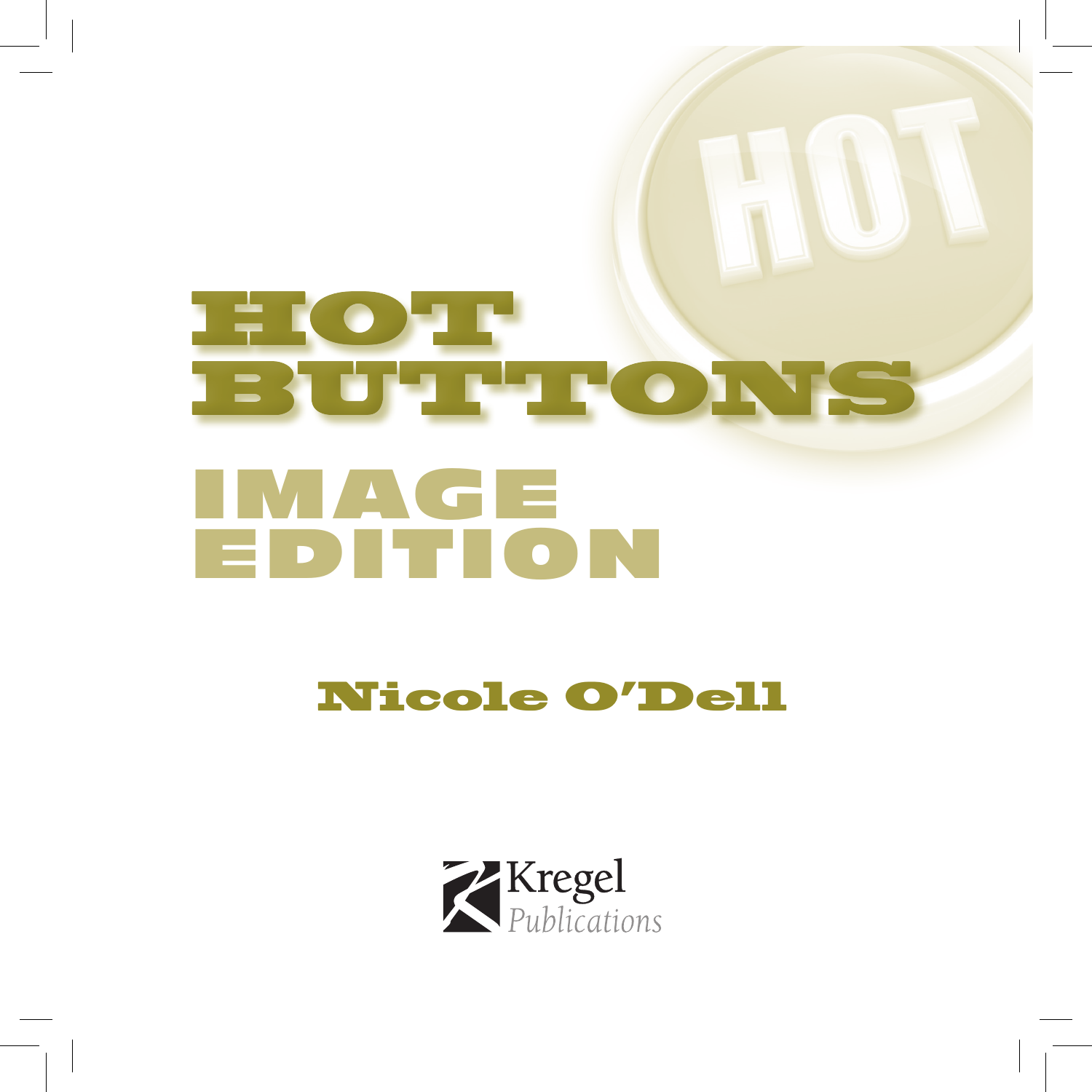*Hot Buttons Bullying Edition* Copyright © 2013 by Nicole O'Dell

Published by Kregel Publications, a division of Kregel, Inc., P.O. Box 2607, Grand Rapids, MI 49501.

All rights reserved. No part of this book may be reproduced, stored in a retrieval system, or transmitted in any form or by any means—electronic, mechanical, photocopy, recording, or otherwise—without written permission of the publisher, except for brief quotations in printed reviews.

The author and publisher are not engaged in rendering medical or psychological services, and this book is not intended as a guide to diagnose or treat medical or psychological problems. If medical, psychological, or other expert assistance is required, please seek the services of your own physician or certified counselor.

All Scripture quotations, unless otherwise indicated, are from the Holy Bible, New International Version®, NIV®. Copyright © 1973, 1978, 1984, 2011 by Biblica, Inc.<sup>™</sup> Used by permission of Zondervan. All rights reserved worldwide. www.zondervan.com

Scripture quotations marked cev are from the Contemporary English Version. Copyright © 1995 by American Bible Society. Used by permission.

Scripture quotations marked esv are from The Holy Bible, English Standard Version® (ESV®), copyright © 2001 by Crossway, a publishing ministry of Good News Publishers. Used by permission. All rights reserved.

Scripture quotations marked NKJV are from the New King James Version®. Copyright © 1982 by Thomas Nelson, Inc. Used by permission. All rights reserved.

Scripture quotations marked NLT are from the Holy Bible, New Living Translation, copyright © 1996, 2004, 2007 by Tyndale House Foundation. Used by permission of Tyndale House Publishers, Inc., Carol Stream, Illinois 60188. All rights reserved.

ISBN 978-0-8254-4244-5

Printed in the United States of America

13 14 15 16 17 / 5 4 3 2 1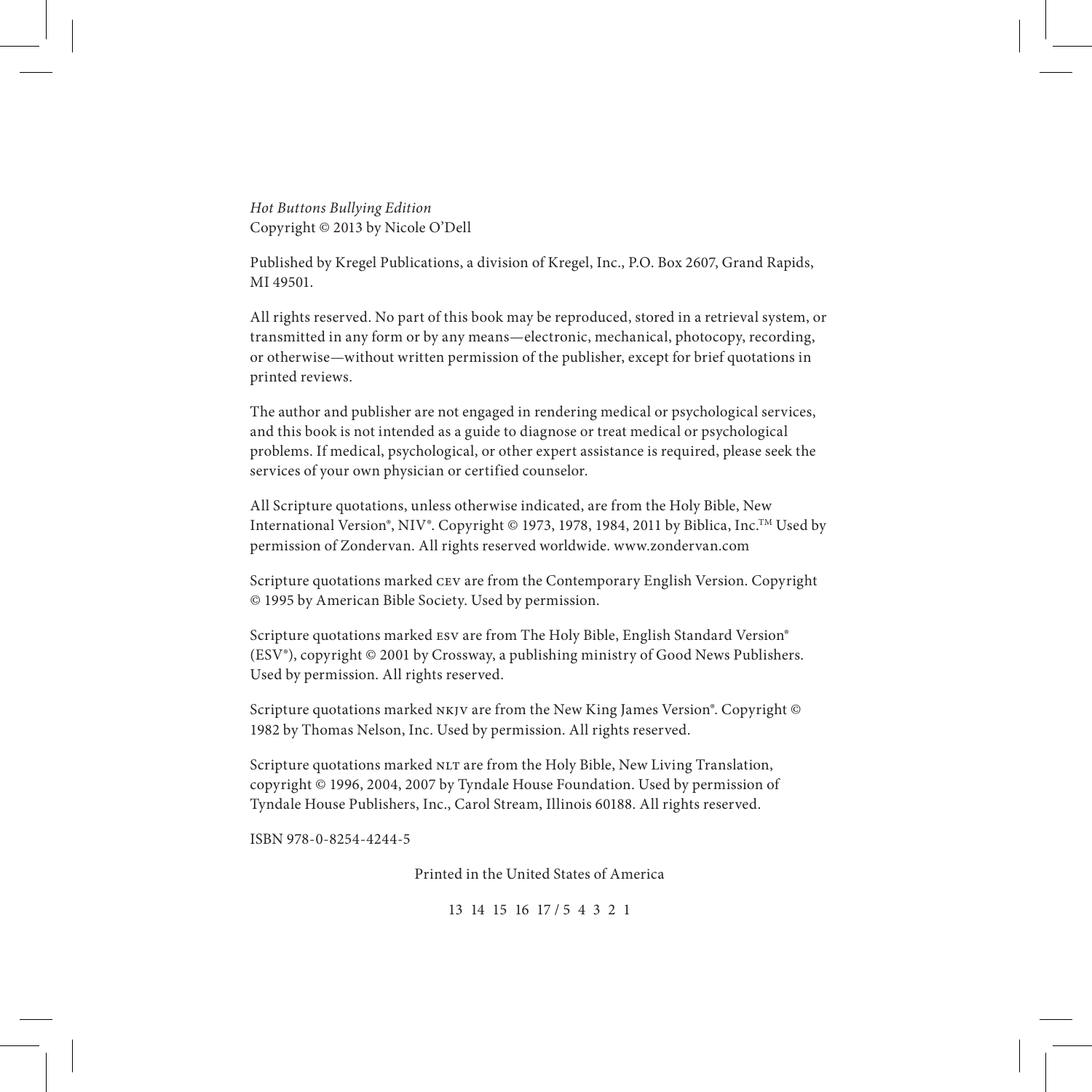*The Hot Buttons series, as a whole, is dedicated to my mom, who had to deal with more hot buttons when I was a teen than she'd care to remember. Also to my six children, who have so graciously provided the research I needed to write these books . . . whether I wanted them to or not. And to my husband, Wil, who somehow managed to make my teen years look like a walk in the park.* 

#### ≻≻≻

Hot Buttons Image Edition *is for all the young people who have wished they were someone else, and for the parents who love them.*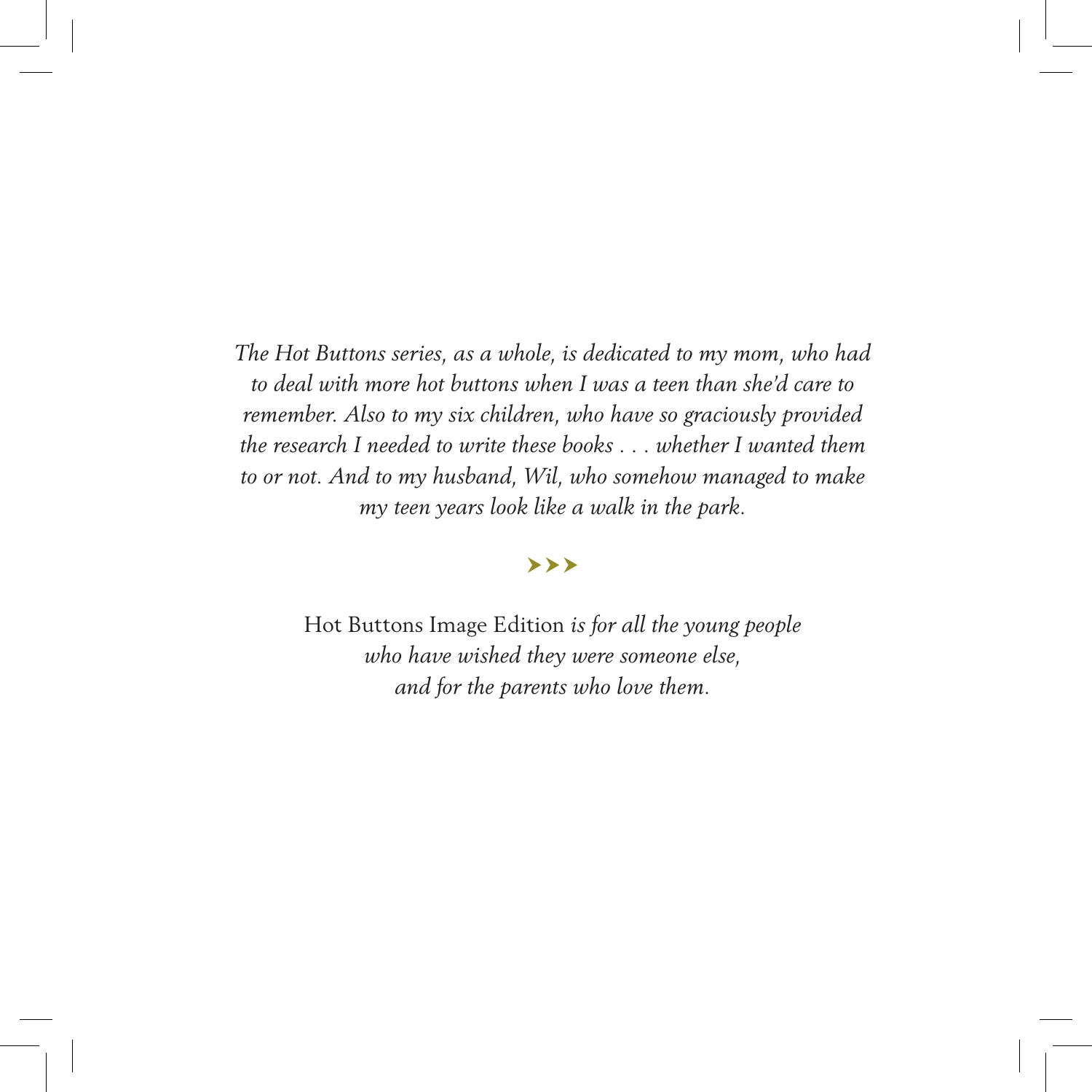*Too many people overvalue what they are not and undervalue what they are.*

*—*Malcolm S. Forbes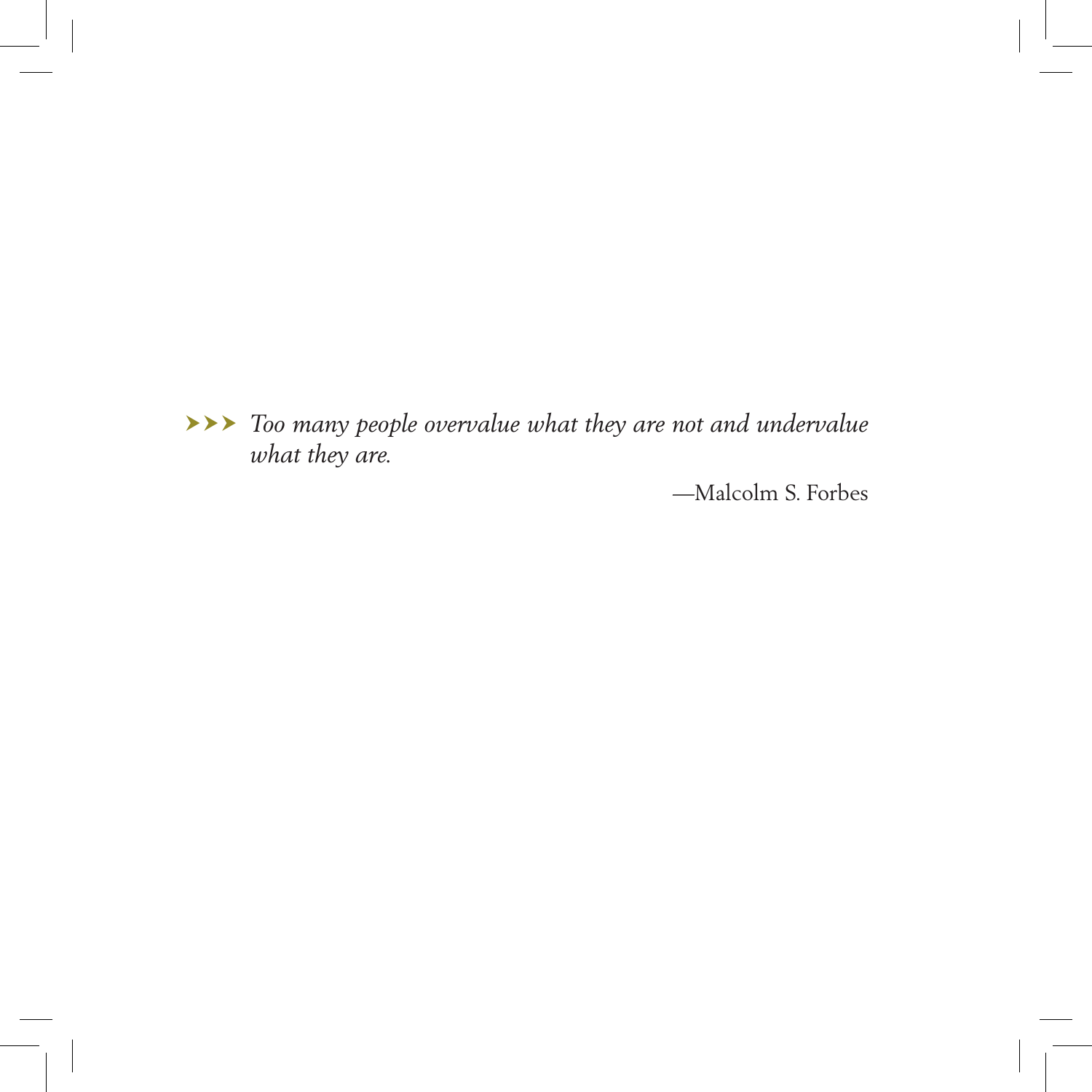### Contents

| $Preface. \ldots \ldots \ldots \ldots \ldots \ldots \ldots \ldots \ldots \ldots 9$ |  |  |  |  |  |  |  |  |  |  |  |  |  |  |
|------------------------------------------------------------------------------------|--|--|--|--|--|--|--|--|--|--|--|--|--|--|
| Acknowledgments 11                                                                 |  |  |  |  |  |  |  |  |  |  |  |  |  |  |

### **Part One: Image Hot Buttons**

| Chapter 1: Prepared: Answering Why 14  |  |
|----------------------------------------|--|
| Chapter 2: Watchful: Answering When 22 |  |
| Chapter 3: Proactive: Answering How 30 |  |

### **Part Two: Identifying the Image Hot Buttons**

| Chapter 4: Popularity49           |  |
|-----------------------------------|--|
| Chapter 5: Self-Esteem 56         |  |
|                                   |  |
|                                   |  |
| Chapter 8: Celebrities & Media 88 |  |

### **Part Three: Pressing the Image Hot Buttons**

| Chapter 9: Practical Procedures 98  |  |
|-------------------------------------|--|
| Chapter 10: The Armor of God104     |  |
| Chapter 11: Strategic Scenarios 112 |  |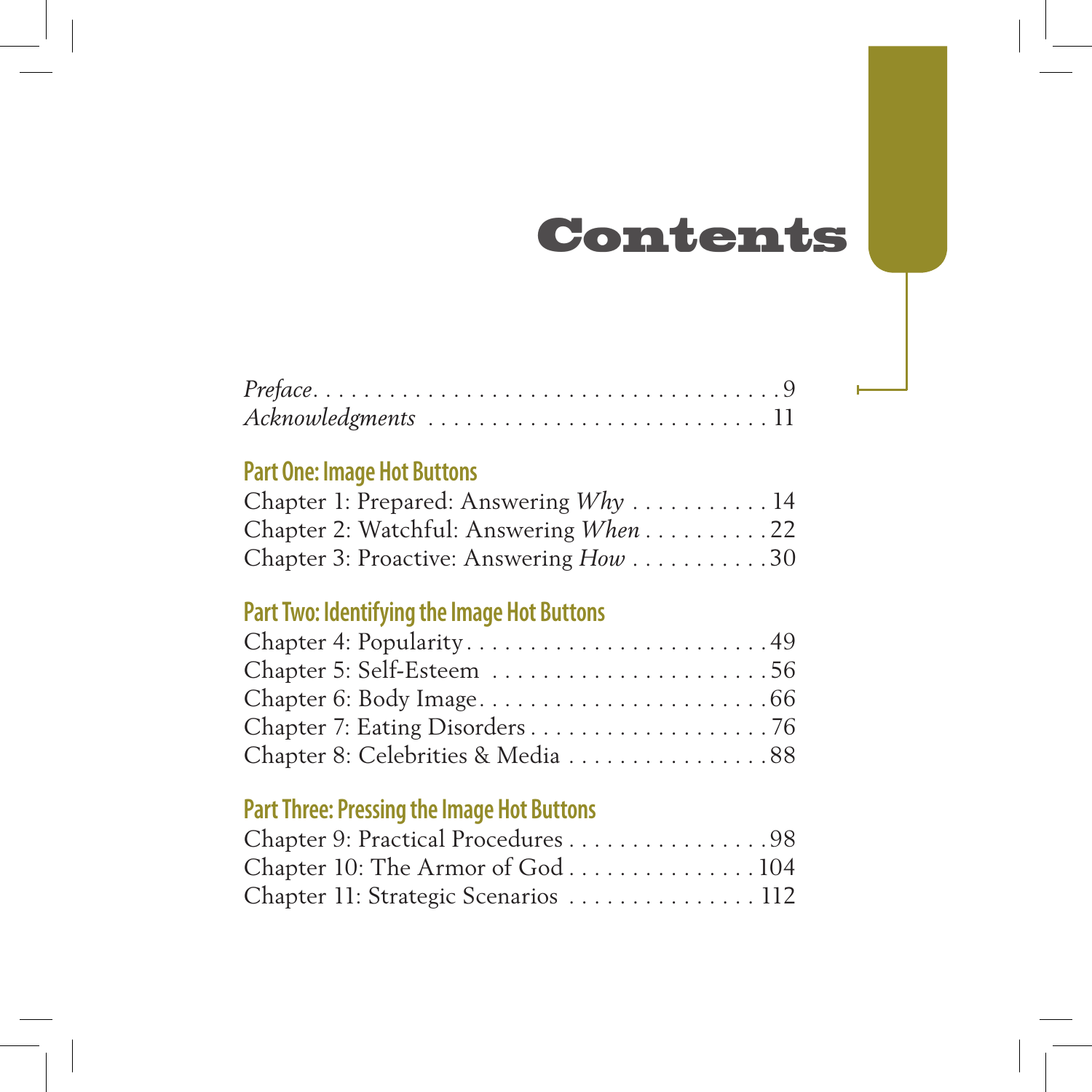### **Part Four: Parent-Teen Study Guide**

| Chapter 12: Confession  147  |  |
|------------------------------|--|
|                              |  |
| Chapter 14: Clean Slate  157 |  |
| Recommended Resources 165    |  |
|                              |  |
|                              |  |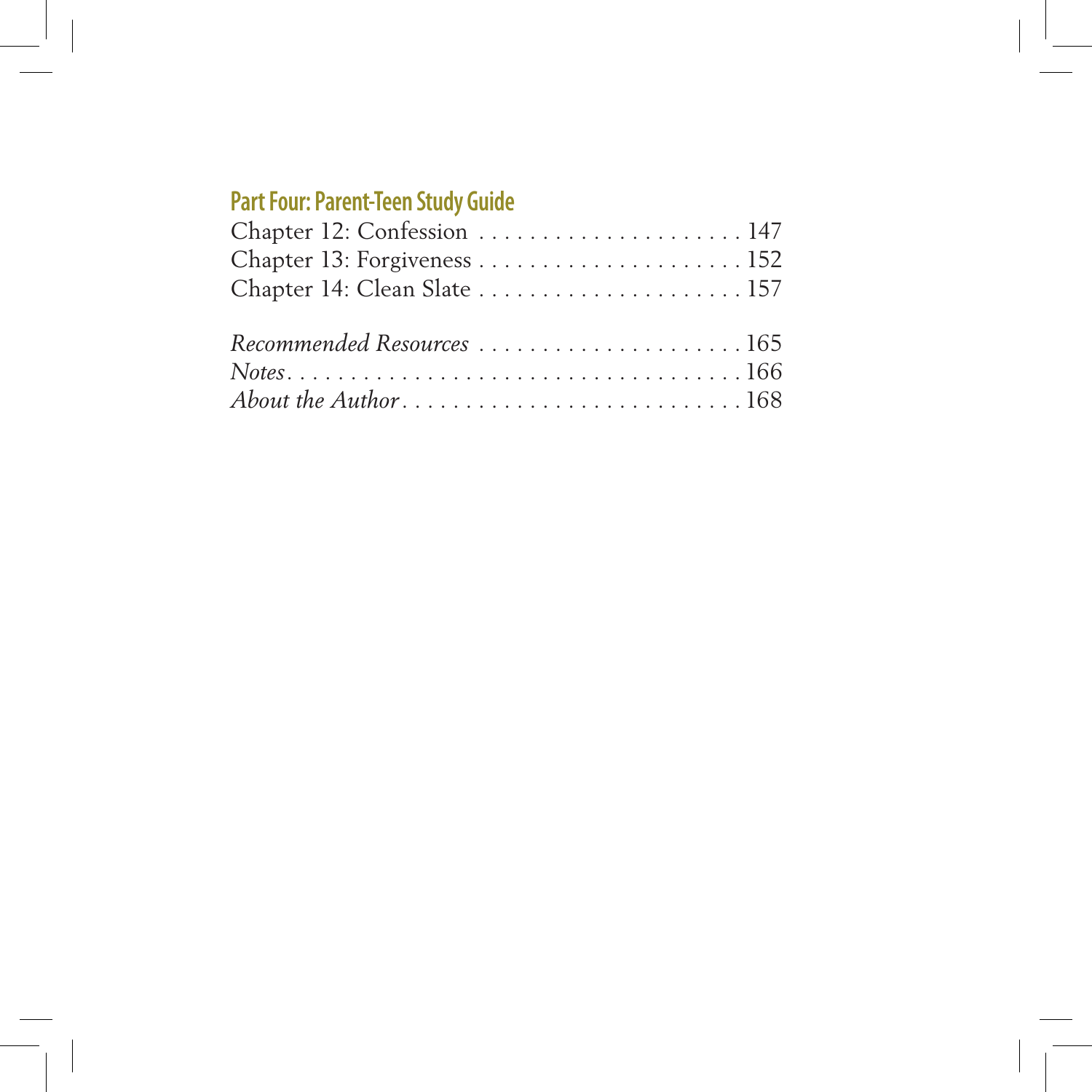### Preface

#### Image.

Sometimes I wonder why I didn't start with this subject as I began the Hot Buttons series. So much about choices and the power to make good ones comes from self-confidence. How a person feels about appearance, self-worth, social status, and everything else that contributes to one's self-image significantly impacts daily choices.

As we'll see as we move through this book, the image I've had of myself over the years has contributed to both my poor choices and my good choices. Some experiences early on led me down a road of destructive choices that were fueled by a poor self-image. I wanted so badly to be accepted by my peers and valued by others, and I didn't believe I had inherent worth, so I succumbed to peer pressure and pursued popularity at all costs.

As I've worked on this book, I've prayed that my heart would be transparent and that I'd be able to convey what the Lord has shown me as I've walked this road both as a teenager and as a parent. I want only to share the truth and pass along the information parents need to hear, and then give you the tools you need to talk to your tweens and teens about these issues and to make a difference in their lives.

As parents of these wonderful creatures God has entrusted to us, we want so badly for them to see themselves as He does, and as we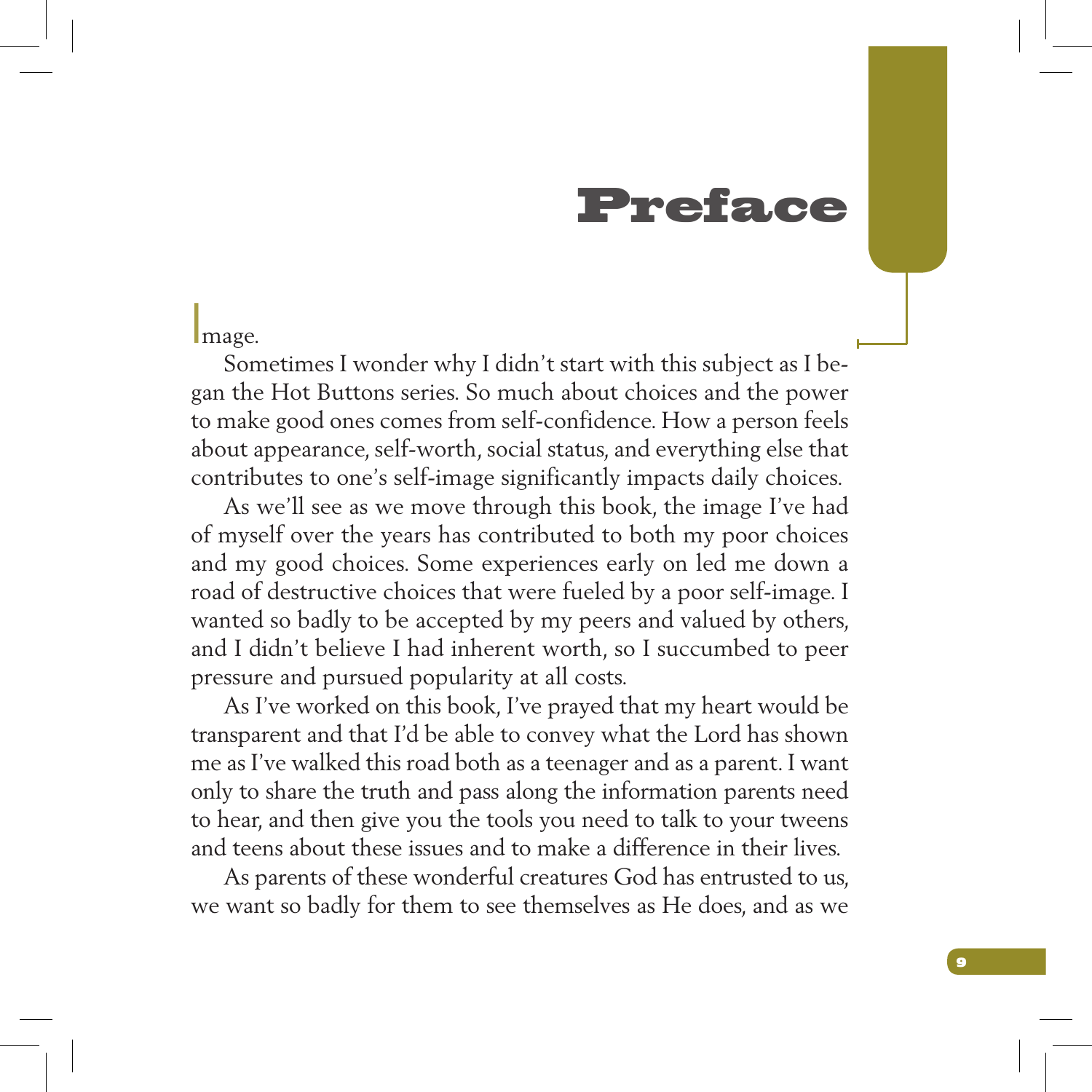do. So how can we make that happen when the world is constantly shouting that they aren't good enough? That's what we're here to uncover.

As I've shared in each Hot Buttons book, the game of Scenarios came about years ago when I was searching for ways to lead my children to make good decisions. I decided it would be far better to talk to them proactively about issues they would one day face, than it would be to wait until they were buried under the consequences of their poor choices—like I was.

I knew I'd have to be willing to talk about the tough subjects like sex, drugs, alcohol, addictions, dating, and pornography, perhaps even before they actually knew what those things were. If I had any hope of being as proactive as I wanted to be, no subject could be off-limits and nothing could be ignored.

That's significantly more difficult with the issue of self-image because it's rooted in the most subtle lies. Combating the lies of the enemy isn't easy, but we can do it!

The practice of Scenarios became a favorite activity in my home and proved invaluable in preparing my teens to make good choices. The best part was the talks we'd have after the choices were made and the consequences were presented. My children felt free to explore, ask questions, safely experiment with the options—and then, when similar scenarios came up in real life, they were prepared to make the right choices.

The Hot Buttons series was birthed as a way for you, Mom and Dad, to bring those principles and practices into your home. You'll find each hotbutton issue covered in detail with warning signs and recommendations laid out in simple form. Then, you'll find the Strategic Scenarios, which will enable you to approach your teens with these topics and give them the same opportunity to make the safe discoveries that I gave my kids.

And I trust you'll see the same results I have.

10 Preface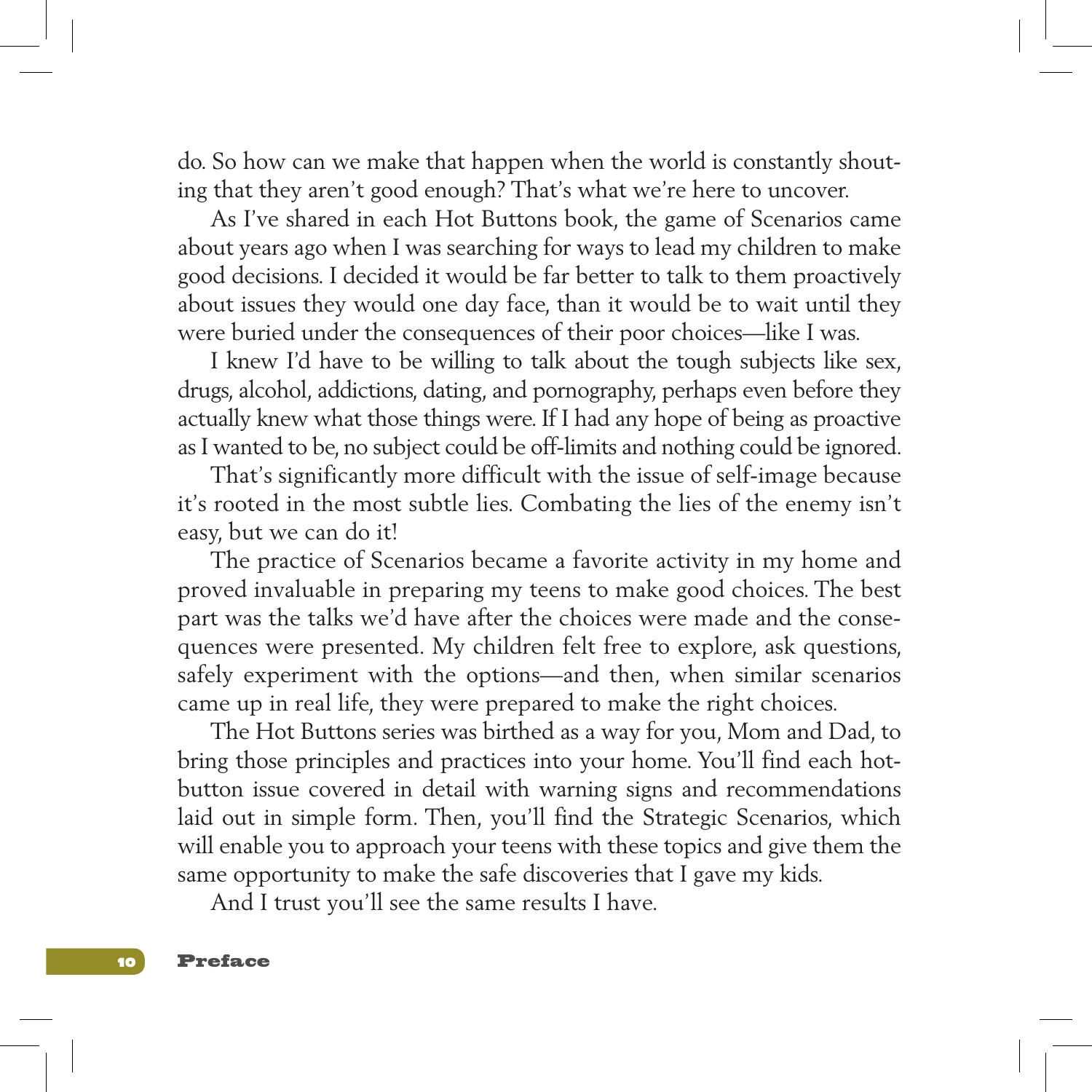### Acknowledgments

I hank you so much, Kregel Publications, for embarking on this amazing project with me. I can't thank you enough for your trust in me and for allowing me to work on these vital tools that will help parents guide their tweens and teens to make victorious choices.

I want to thank those special friends of mine who know just what to say when I'm feeling nervous or inadequate. Cynthia Gramm, you top the list. Your encouragement means the world to me.

To my Savior, Jesus Christ, thank You for the love You lavish on me that has pulled me from the pit of my own image issues. Without the work You continue to do in my heart and life, I'd never have been able to share this message with readers, let alone even come close to seeing myself the way You do.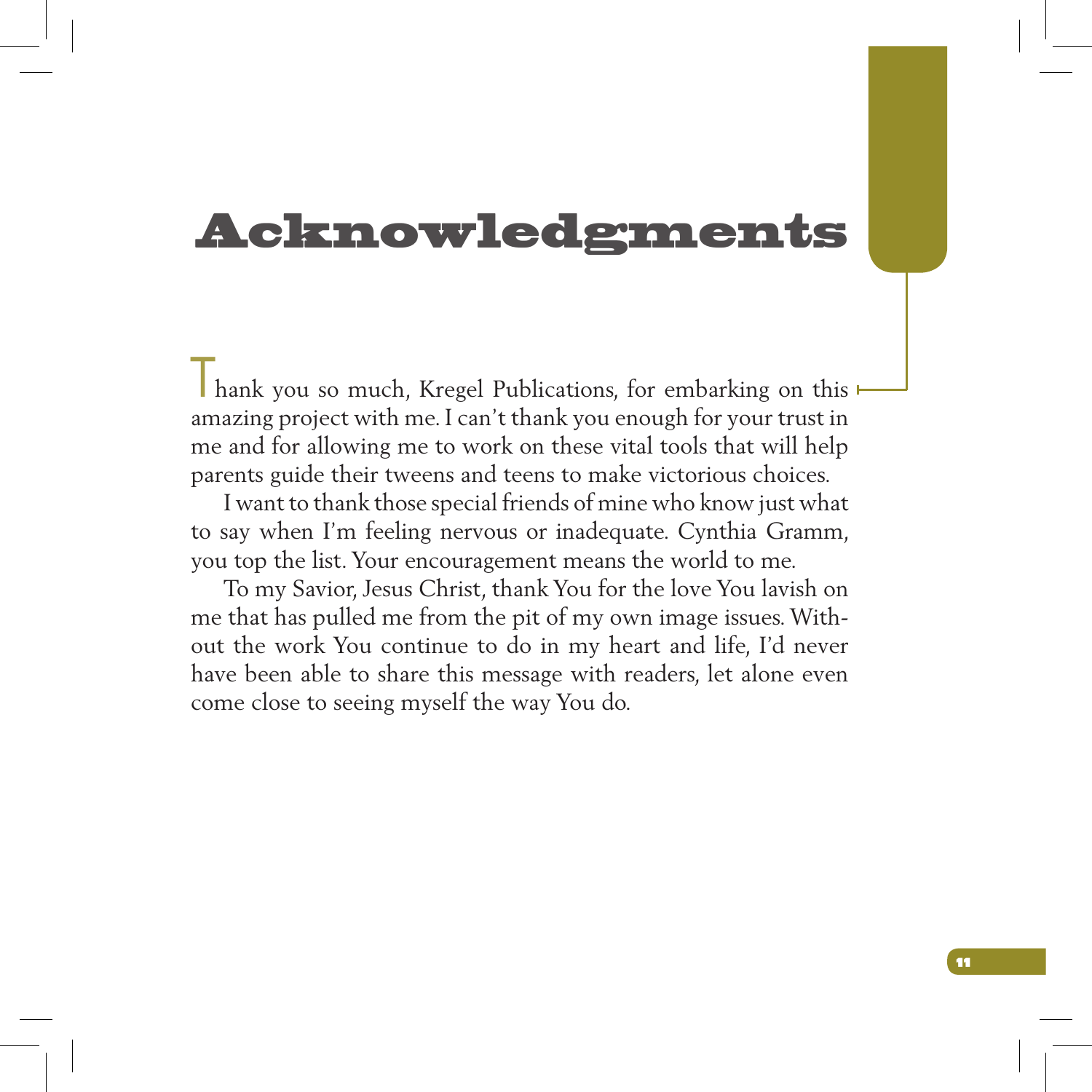# **PEMage<br>|HOTEOF**<br>|BUTTC<br>|H HOT BUTTONS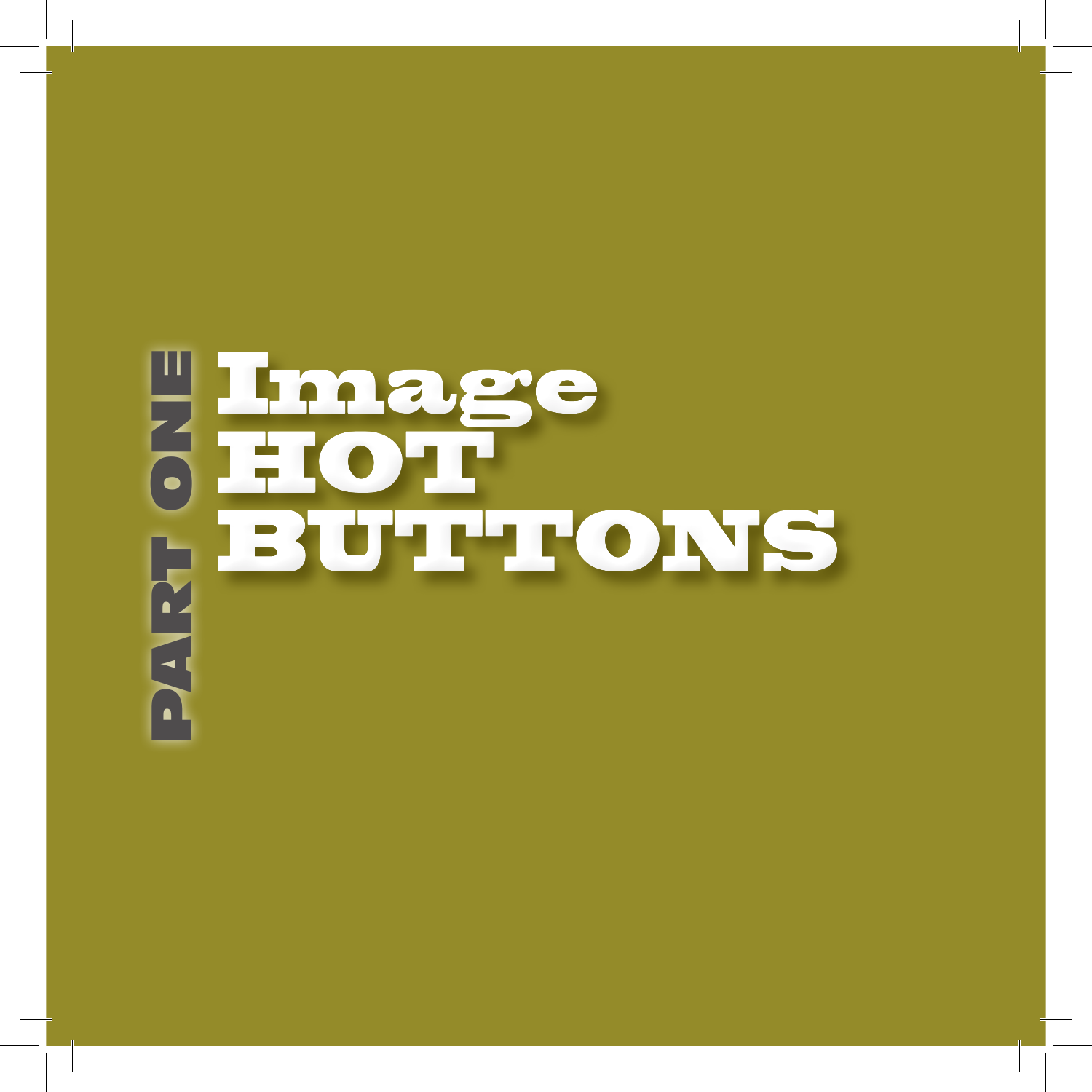### W**hat exactly is a hot-button issue?**

**It's one of those topics people generally acknowledge to be inflammatory or controversial. It's a real issue that hits hard and is often confusing—one that can be life-changing and often requires immediate attention.** 

**My goal in writing these Hot Buttons books is to face these topics now, together, so you can walk your kids through the necessary prep work, rather than ignore the issues and wait until they pop up sometime down the road when you'll have to react. You have the parental right and the godly responsibility to hit these issues hard, head-on, preemptively instead of simply reacting to the challenge-of-the-day. Once your teenager brings a subject up to you or you find out it's a problem, you've missed the opportunity to lay the foundation on that topic. Someone else already did it for you. Don't allow that to happen.**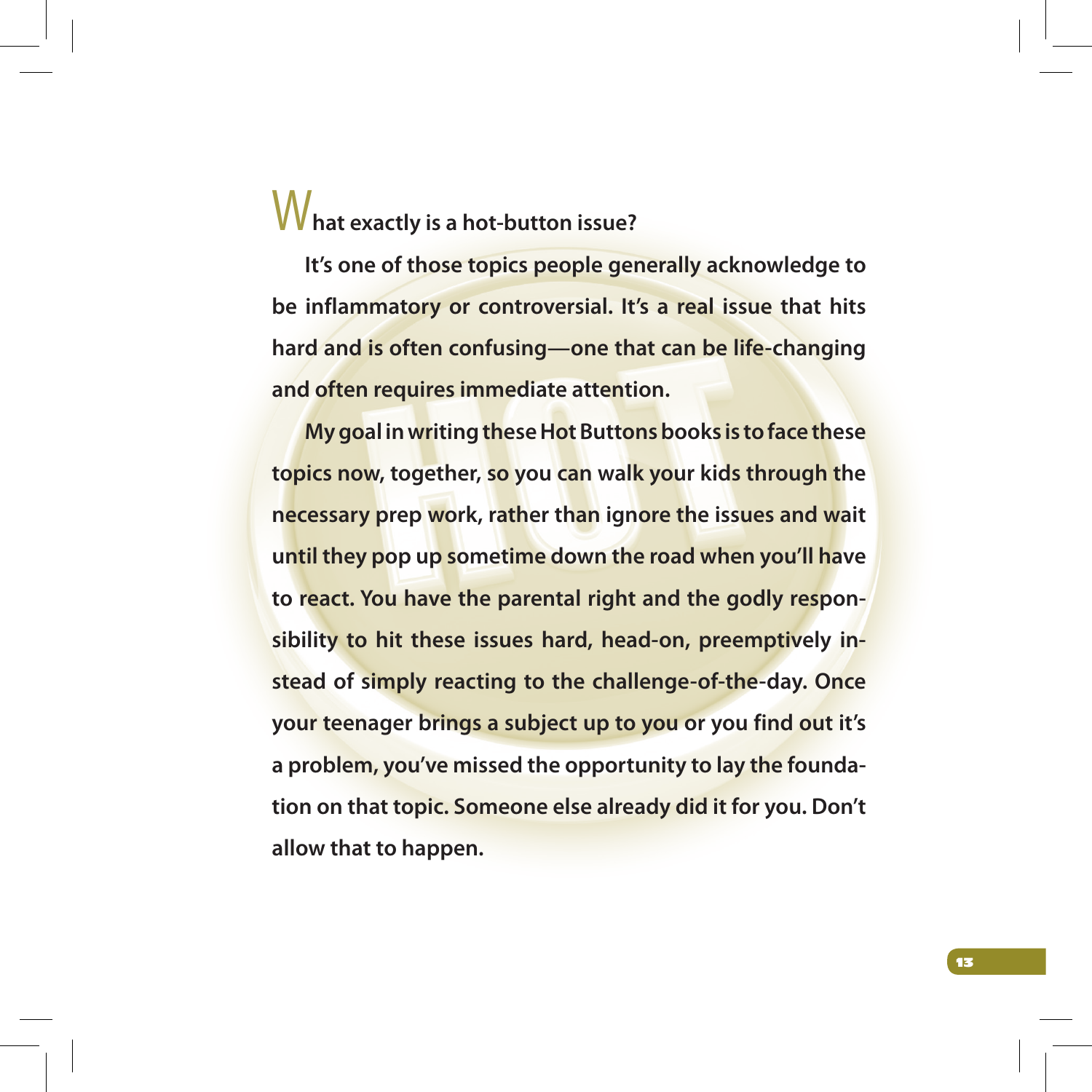$\frac{1}{\theta}$  $14$  chapter  $14$ thapt

1

### Prepared: Answering *Why*

Image. Body image. Self-esteem. Don't you get kind of tired of all the focus on this subject, which does nothing but turn a person's attention inward? *How do I look? What am I worth? Where do I fit in with the rest of the world? Am I good enough?* 

God answers all of those questions in His Word, but today's youth culture is rabidly desperate to hear the answers from its peers. The tweens and teens of today aren't willing to take God's word for it, or our word for it—after all, what do parents know? So we have to be intentional about speaking a healthy, godly selfesteem into our kids' lives. We need to make it happen for them. We need to equip our kids to ward off the attacks of the enemy designed to keep them filled with insecurity, because that insecurity will cripple their effectiveness for the kingdom of God.

Each flicker of self-doubt, each instant the enemy robs your teenager of joy or zeal, can be countered with some level of preparation—whatever groundwork we've laid in our kids' lives. In those moments, these are the resources our children have to pull from. That preparation cannot be ramped up in the heat of the moment. In that instant, their commitment is what it is and there's no more

14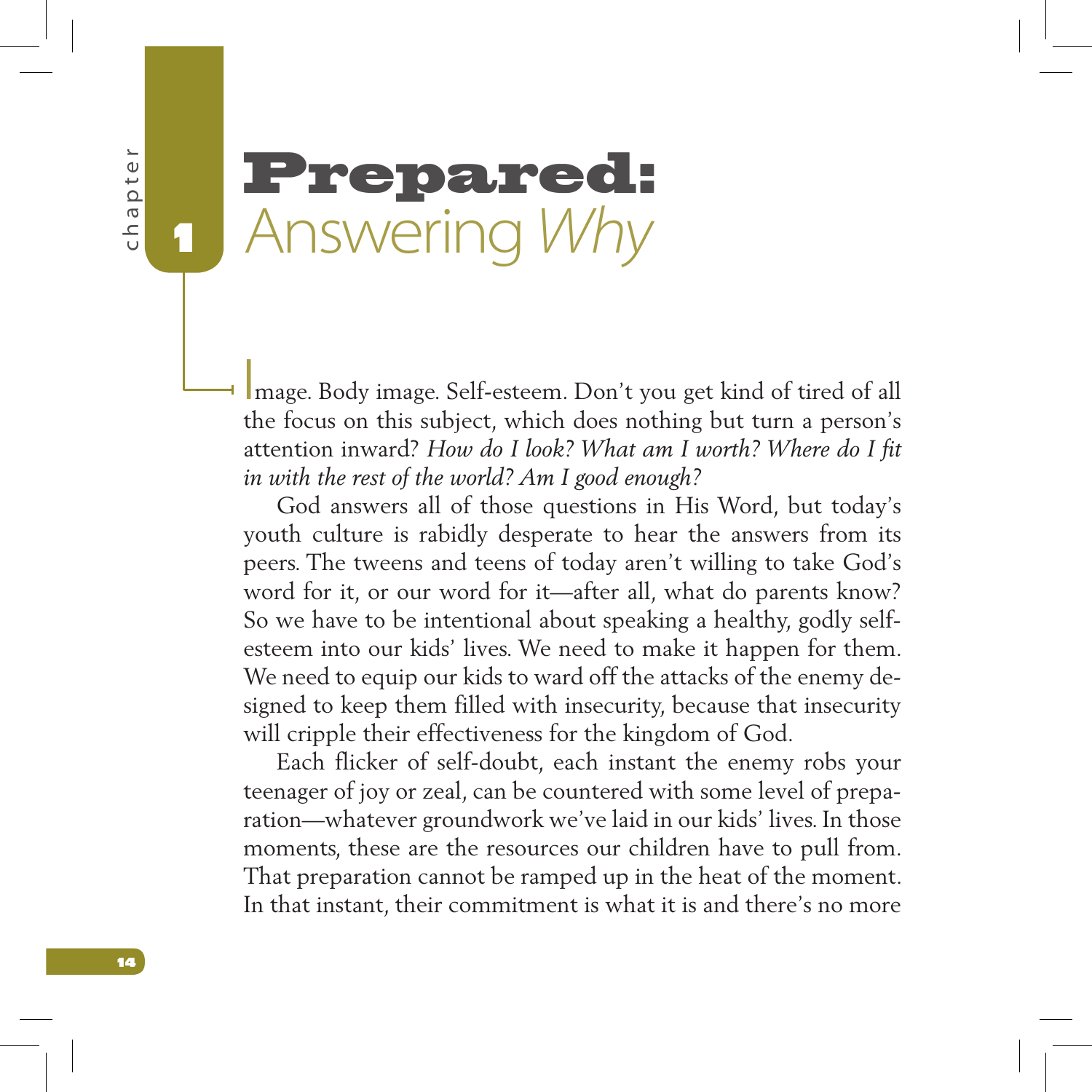time to gird it up. They're on their own with whatever tools we've already given them.

That might sound harsh, but the world is a harsh reality of comparison and not-good-enoughs. And amid the pursuit of popularity or the clamor for approval, it's difficult to raise wise, godly teenagers who are willing to deny themselves confidence or security in the social realm. If you're in the process of raising tweens or teens, you probably already know that it's rare for kids to get a healthy grasp on their image without guidance. You likely are dealing with either an overinflated or an undervalued sense of self.

Each extreme carries its own set of concerns. Bringing a teenager down from an inflated ego is a challenge. It's important to break the selfishness without breaking the spirit. You don't want to hurt the good parts in the process. On the other hand, overcoming a negative self-image is not an easy battle and it's a personal one I still fight to this day. But there are ways to reshape it and to overcome its effects.

### **Dispel the myth of effective insulation.**

Do you ever wish you lived in a Christian bubble, able to completely insulate your children from the world? As much as that would make life easier for us in the short term, it would result in teens who are sent out into the world unarmed and unprepared for situations they won't be able to avoid forever. Visualize a scene in which an adolescent steps from a time machine into a war zone. If they enter the fray with no preparation or skills, they'll fall.

Our kids will face temptation, peer pressure, and self-esteem issues in their schools, hanging out with friends, and even at their churches. This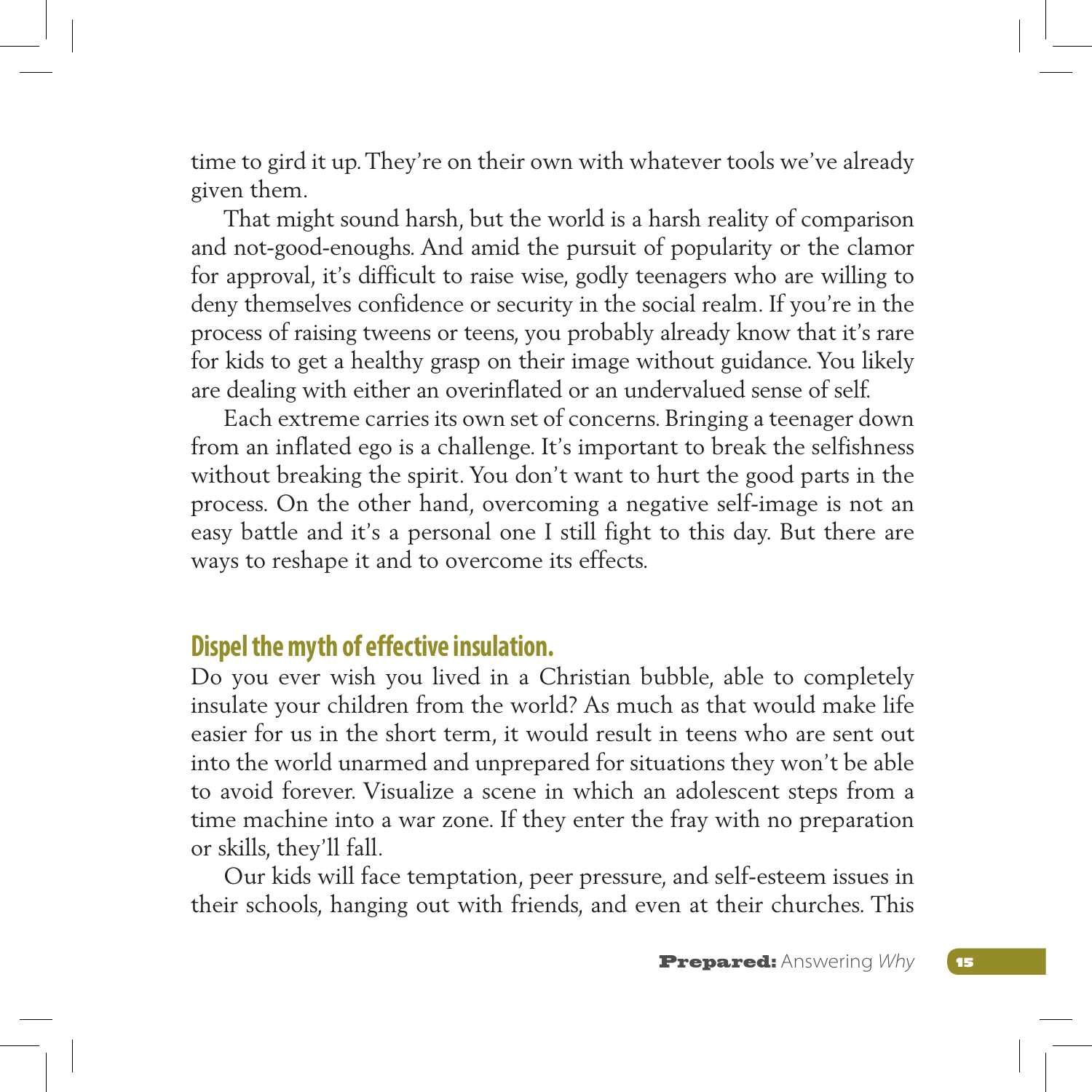is a fact. Since we know what they'll face, isn't it more important to prepare them for good choices with a solid foundation, than it is to attempt to create a sterile, pressure-free environment in a world that makes it impossible?

If you're at all like me, you wish you could walk with your kids through the battles of life—guarding and guiding them through each pressurefilled moment, each decision between right and wrong, each temptation. You wish you could stand in for them until they are mature enough to see and appreciate the big picture. But, while we absolutely should have high expectations and maintain a tight grip on the reins as we raise our families, we also need to prepare our kids to stand alone, to be strong in the face of temptation.

Nothing we do can fully protect our kids from the powerful combination of peer pressure plus insecurity. You can, however, affect how prepared they are to defend themselves against the onslaught. In each and every pressure-filled moment of decision, there comes a point—just before the final decision is made—when all the preparation, forethought, and wisdom we've been equipping our kids with comes to a head. In the heat of the moment, they make a choice based on all the work that came before. Our teens need to be equipped to make the right choice; armed with something more than *no*; braced by facts, your wisdom, and God's Word.

### **Take the mystery out of sin!**

The early years are for training our children. In Mark 14:38 we're warned to watch and pray about temptation. The spirit might be willing to avoid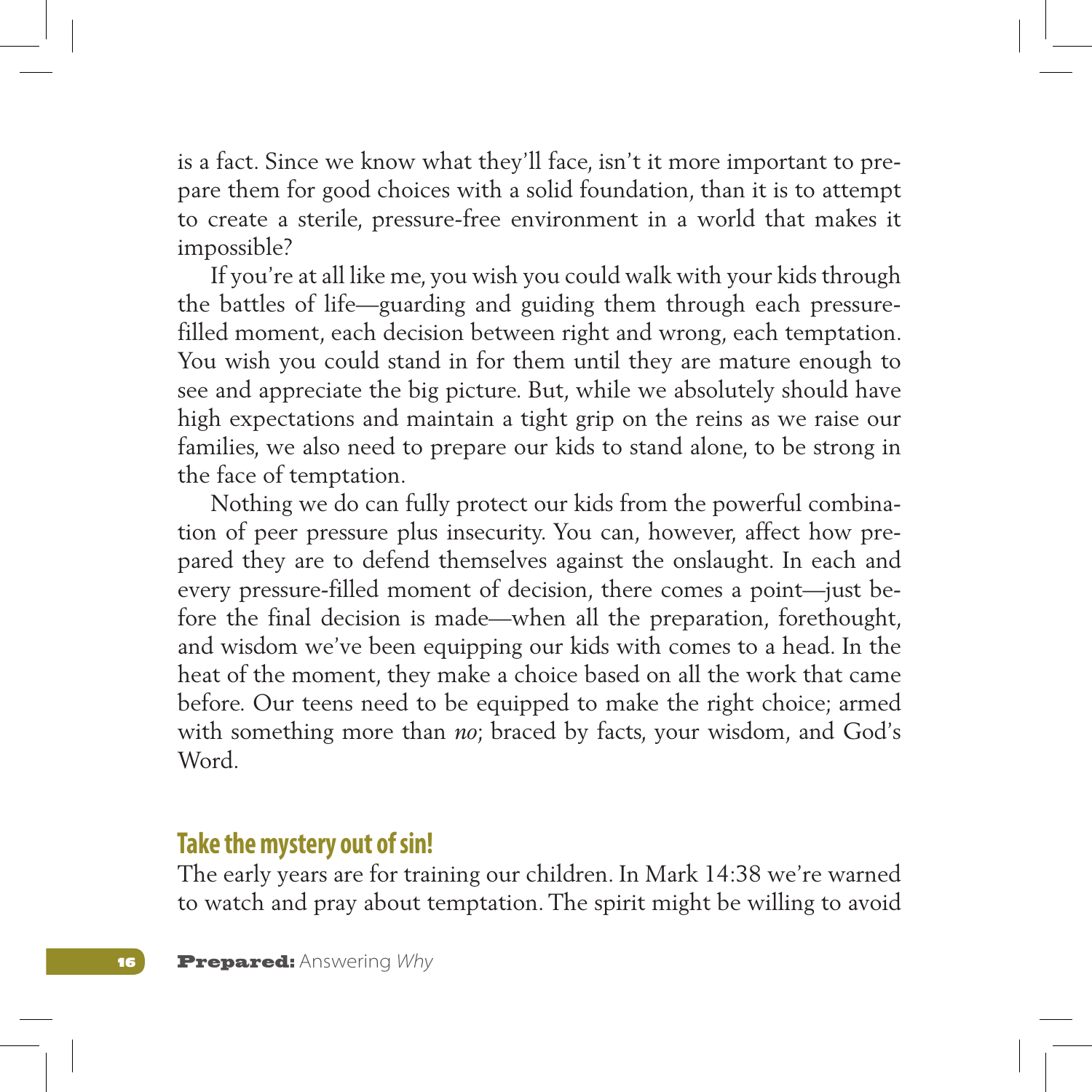it, but the body is weak. How much more so for someone who isn't prepared for the temptation! We may have raised the most well-intentioned kids on the planet—ones whose spirits are willing—but their flesh is weak. They need to be trained.

> Therefore you shall lay up these words of mine in your heart and in your soul, and bind them as a sign on your hand, and they shall be as frontlets between your eyes. You shall teach them to your children, speaking of them when you sit in your house, when you walk by the way, when you lie down, and when you rise up. (Deut. 11:18–19 nkjv)

*Why does it matter?* Why put so much focus on guarding your kids against the pursuit of popularity and a good self-image? What's in it for them if they stand on God's Word in the face of peer pressure, risking friendships, popularity, good times? They need to care about what God has called them to do. A line from my favorite worship song says, "Break my heart for what breaks yours. . . ." That isn't makeup, trendy clothes, and a perfect body. Only a time-invested parent, who prays as much as she talks and listens as much as she prays, will raise a teenager who can see past the mirror and the celebrity gossip to the heart of Christ.

*What tools will they need?* Our teens and preteens need truth. And they need a life filled with wholesome things like church activities and sports—rather than too much time home alone riddled with boredom or too much time with outside influences like the wrong kinds of friends and the media. They need to be a part of a family that is serving the Lord, and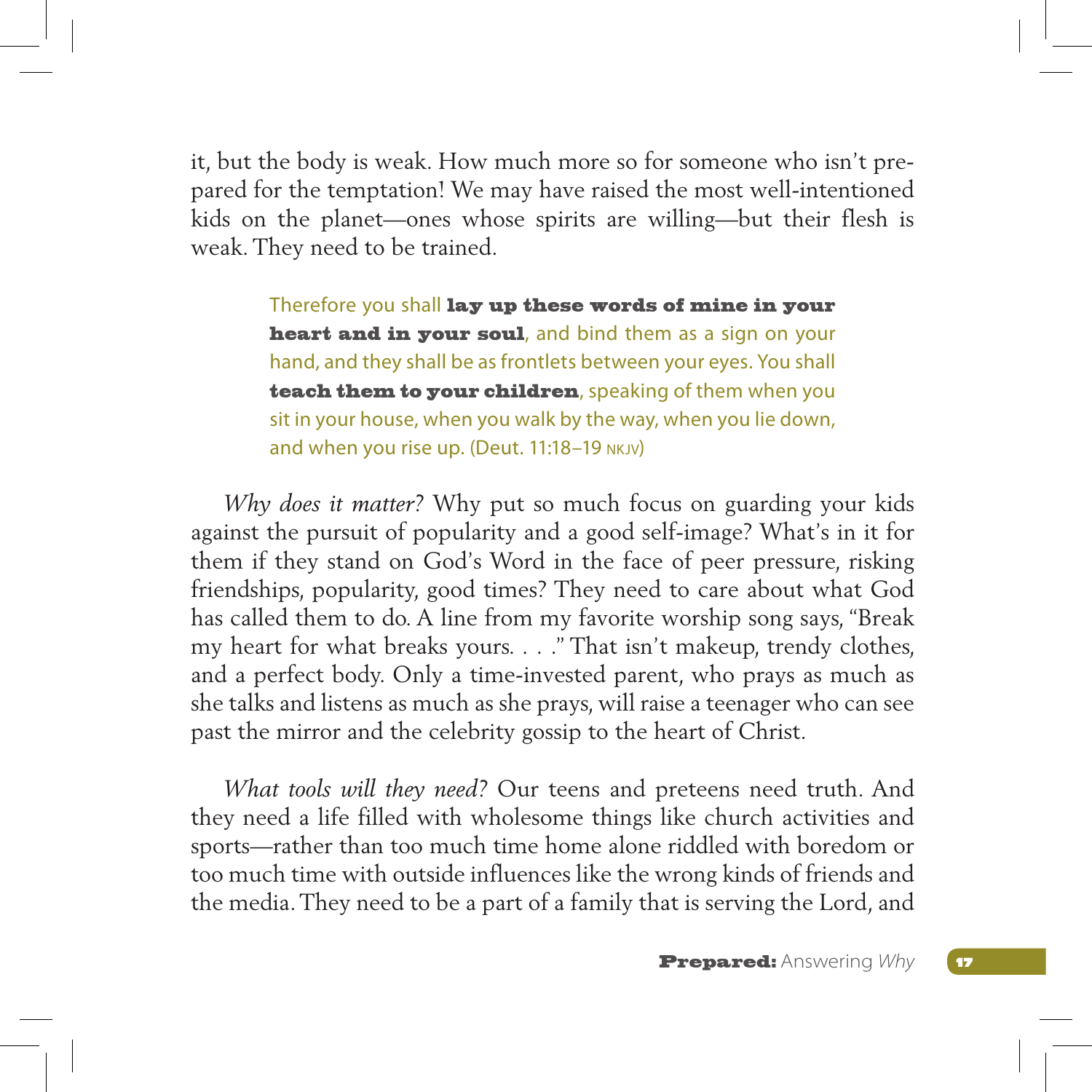watching parents who practice what they preach. They need to continuously grow in the knowledge of the Word and in relationship with God.

And they need to be prepared for the backlash that inevitably comes from saying no: persecution, disappointment, and even out-and-out rejection when they choose to stand for what's right. Children need to reach their teen years already armed with the tools necessary to make the hard choices—willing to withstand and endure persecution for the sake of Christ. Willing to walk alone if that's what He asks them to do.

*What's the next step?* They need you to walk with them, hand in hand, step by step. Mom, Dad, Guardian—they need you to be aware of what's going on. They need you to know them well. This requires time, communication, and godly, prayerful insight into the hearts and minds of your teens.

### **We can be confident parents, even in these scary times!**

When we recognize that our kids struggle against a forceful current of media influence, self-esteem battles, and lies from the enemy, it's very difficult not to panic that they'll be swept away. We love them so much; we see such beauty and worth in them—it's hard to imagine they can't see it and might be more inclined to listen to strangers than to us.

We do have a promise to cling to, though.

Being confident of this, that he who began a good work in you will carry it on to completion until the day of Christ Jesus. (Phil. 1:6)

**18 Prepared:** Answering *Why*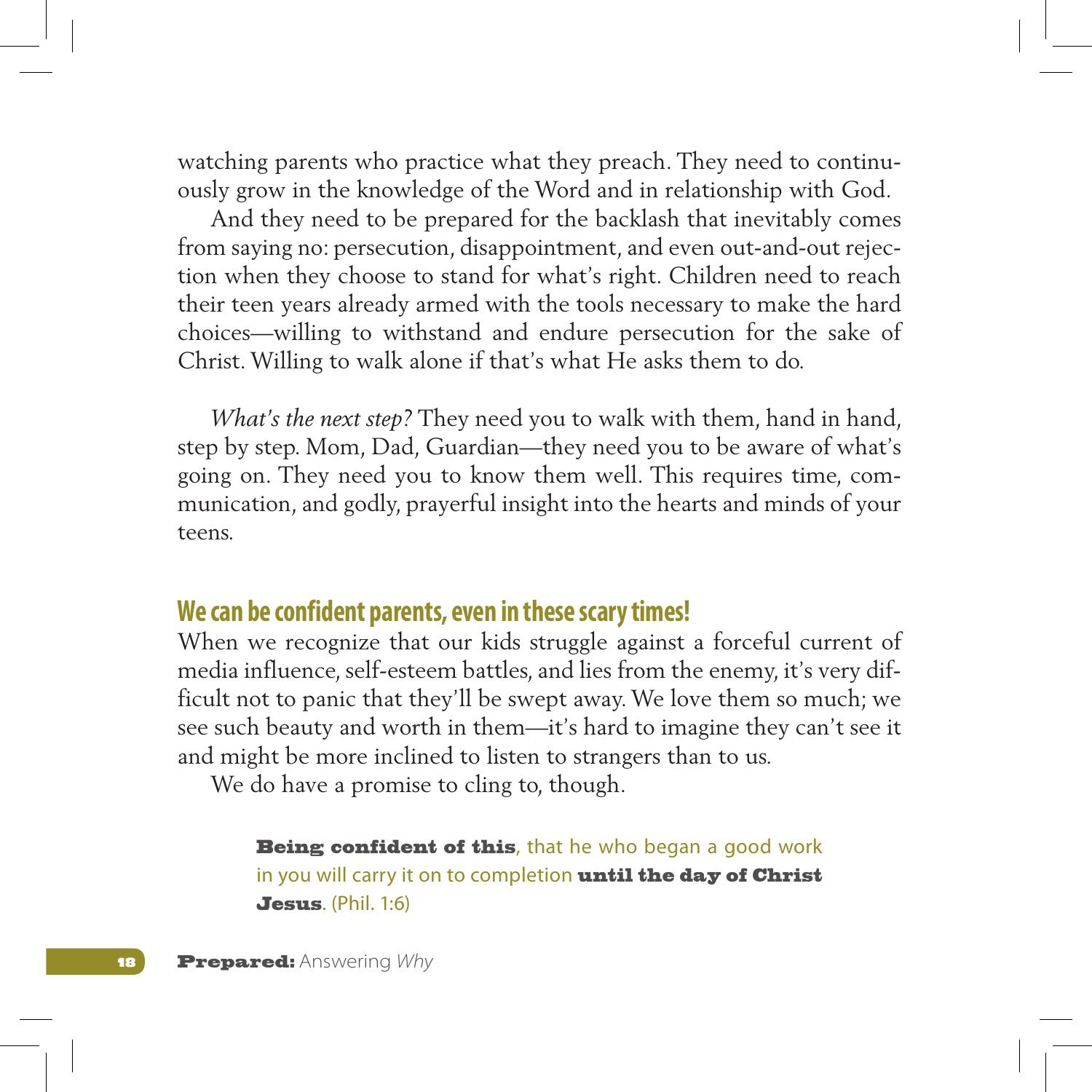Let's break that down.

#### *Being confident of this:*

You can be sure that this is the way it is. It's a promise.

#### *He who began:*

Who began it? "He" did. Not you. Not your teen. God started . . .

#### *A good work:*

The work He started is a good and righteous thing.

#### *Will carry it on to completion:*

It will be finished. He didn't start something only to see it fall to pieces because of some teenage mistakes. It will be completed. It's a promise of God, and I choose to believe Him.

### *Until the day of Christ Jesus:*

Every one of us, including our teens, is a work in progress. This work, which will be completed, has a long way to go . . . until the day of Christ Jesus, to be exact.

Protecting, shielding, and preparing our teens for life's hot-button issues isn't as black-and-white as a physical battle in which the wins and losses can be easily quantified. Self-esteem involves internal matters of the heart that we may struggle to identify. We must often blindly face the